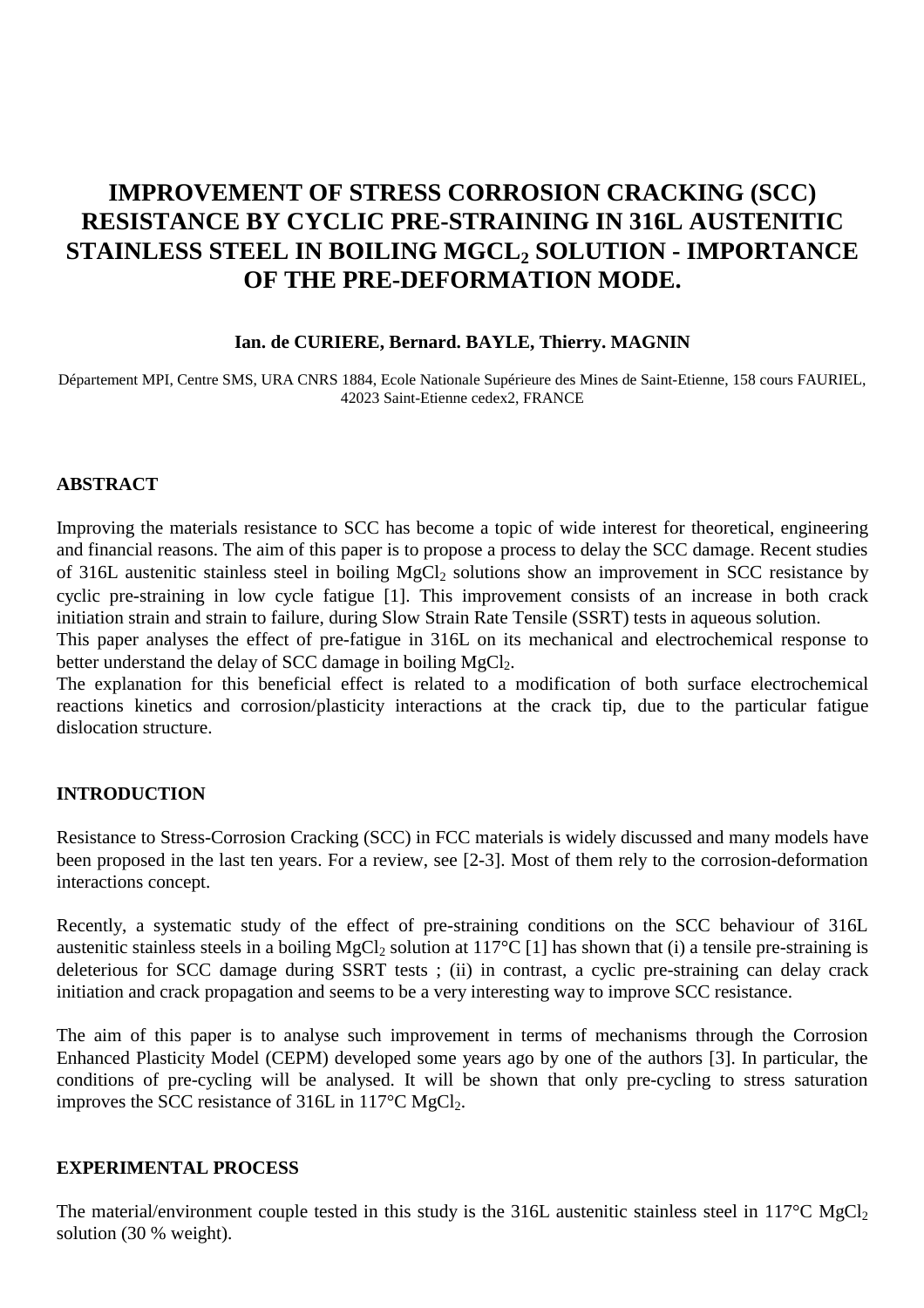Square samples (4mm width and 12 mm gauge length) were used for SSRT tests, at a constant applied elongation rate of  $4.10^{-7}$ s<sup>-1</sup>.

After mechanical polishing, specimens were pre-strained by low cycle fatigue under plastic strain control in tension-compression, at an applied plastic strain amplitude of  $10^{-3}$  for 316L. According to the number of cycles, specimens are then tested in SCC without any further polishing. At an applied plastic amplitude of  $10^{-3}$ , for 316L, the cyclic stress increases, till saturation for N = 50 cycles [3].

The electrochemical potentials are measured with respect to an Ag/AgCl electrode for reasons of temperature resistance. All the collected transients are analysed by electrochemical noise method, including chaos analysis. This method has been shown to be relevant to quantify another kind of localised corrosion, pitting corrosion [4].

#### **RESULTS**

#### *Evolution of the Tensile Properties and the Corresponding Electrochemical Potentials.*

Figure 1 shows the stress-strain curves for the SSRT SCC tests of the 316L alloy in 117 $\degree$ C in MgCl<sub>2</sub> according to the number of cycles during pre-fatigue. Corresponding evolutions of the corrosion potentials during such tests are illustrated on figure 2.



tests - 316 L in boiling  $117^{\circ}$ C MgCl<sub>2</sub> solution.

**Figure 1** : Stress-strain curves for the various SCC **Figure 2** :Evolutions of the rest potentials. Macroscopic plasticity appears at the elongation marked by vertical bars.

Following observations can be made :

- Only pre-fatigue at saturation (50 cycles at  $10^{-3}$ ) has a beneficial effect on SCC behaviour. Crack initiation resistance increases and we shall see in the discussion that crack growth velocity decreases.
- Conversely, cyclic pre-straining can have a deleterious effect on SCC resistance when the number of cycles is less than the one for stress saturation, i.e.,10 and 30 cycles for the applied cyclic plastic strain. Cracks initiate earlier and propagate faster than in the case of no pre-cycling, as we shall discuss later on. Furthermore, pitting corrosion is observed during the elastic deformation of samples pre-cycled before saturation.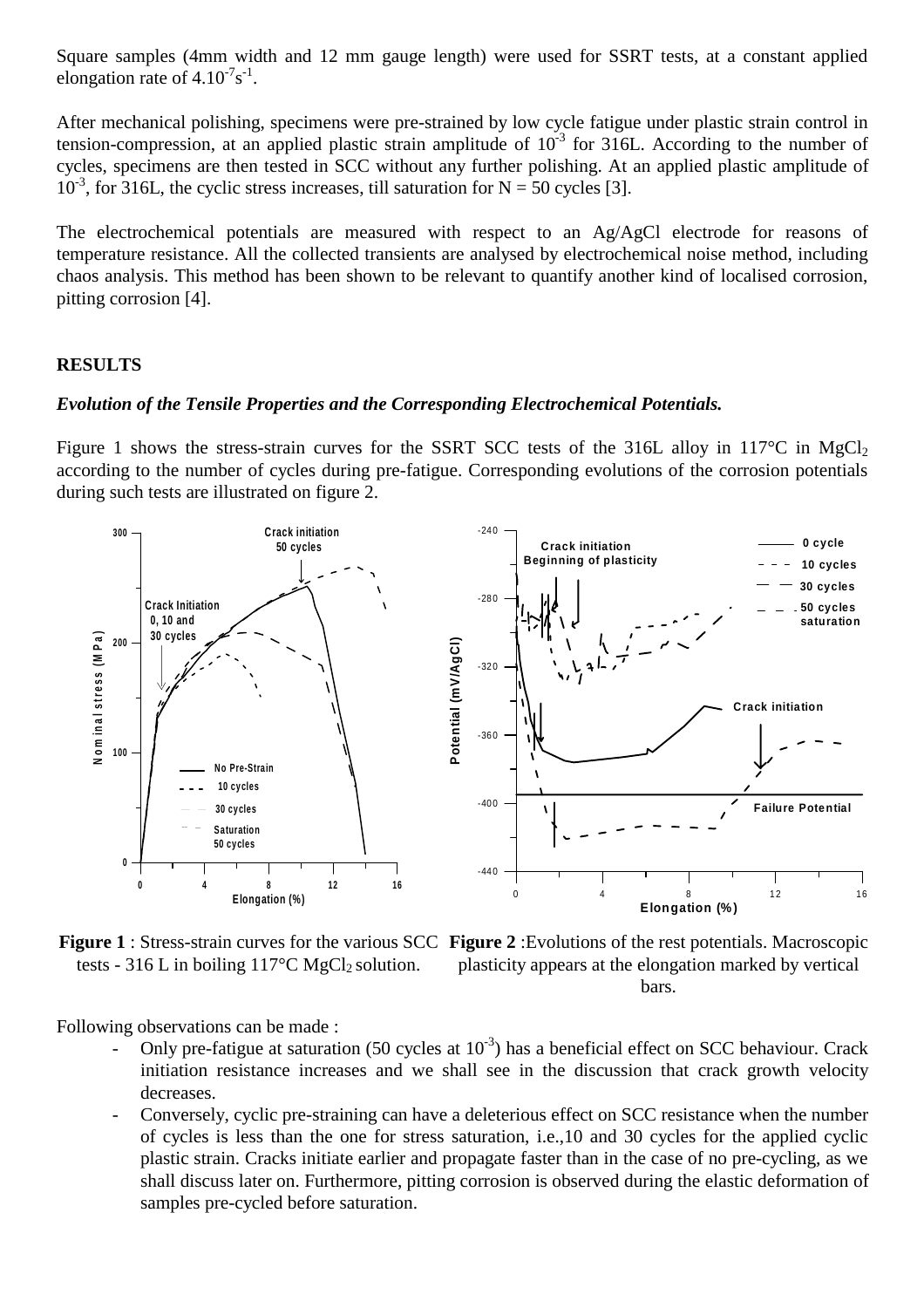- Looking at the evolution of the corrosion potentials during SCC tests, it clearly appears that precycling to saturation allows to decrease the potential below the critical one for SCC initiation [5]. Under this potential, no SCC damage can be observed.
- Samples pre-fatigued before saturation are in fact subjected to strong dissolution effects at potentials higher than the above critical potential.

What we define as crack initiation corresponds to the connection between microscopic observations of the specimen surface and corrosion potentials instabilities (indicated by arrows on figure 1 and 2). Indeed, during the first stages, potentials fall down and stabilise. For specimens pre-cycled before saturation (i.e., 0) 10 and 30 cycles) the formation of first visible cracks coincides with the stabilisation of the potential above the critical one. Such a correlation is used to detect crack initiation.

Fatigue at saturation leads to delay the crack initiation time and to decrease the crack growth velocity. A beneficial effect is also found on copper <1 1 0> single crystals in 1M NaNO<sub>2</sub> solution at pH 9 [6] and on industrial work-hardened OFHC copper in the same solution.

## *Fracture Analysis.*

SEM analysis in 316L samples after 10 cycles of pre-straining shows that : (i) cleavage-like fracture is generally observed as for non pre-cycled specimens [7], and (ii) a transition from trans to intergranular cracking is observed (figure 3 illustrates such a transition).





*10 microns 1 micron*



Such intergranular cracking is promoted by SCC tests for pre-hardened samples, whatever the pre-hardening conditions [6]. It has been related to higher local stresses at the crack tip and to a faster access to a critical stress intensity factor for a transgranular to intergranular cracking transition.

## *Effect of the Pre-deformation Mode.*

## *Effect of pre-cycling on the rest potential before and during SCC test*

The following curves illustrate the effect of pre-cycling on the corrosion potential before the SCC test (figure 4). This figure shows the values at which the rest potential stabilises before the SCC test according to the number of cycles made.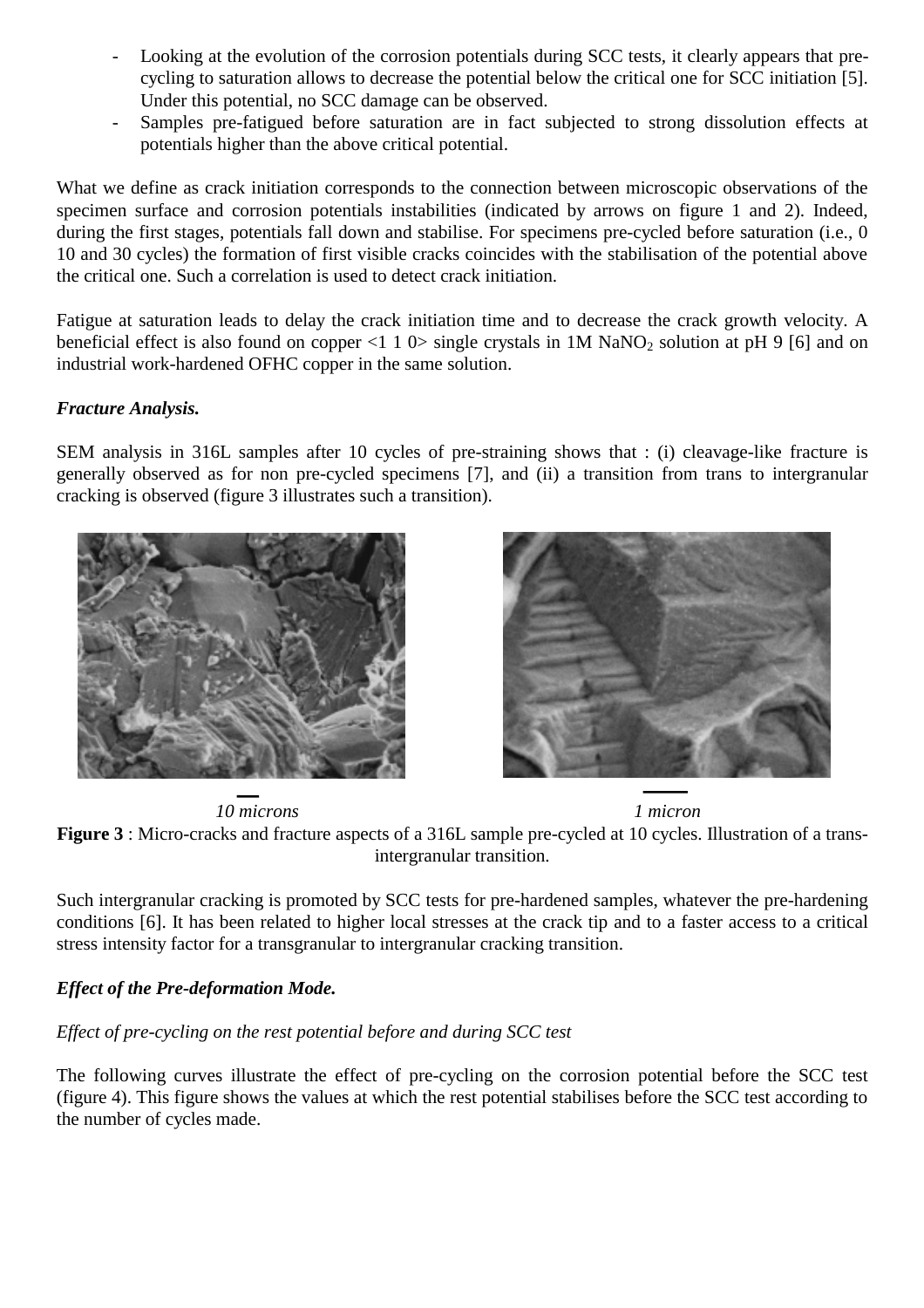

The following points can be seen :

- First, the pre-strain induced by the pre-cycling has a quite important effect on the initial stabilisation of the rest potential. If the pre-cycling is made before the saturation, the rest potential is higher than the one obtained for a non pre-fatigued sample. If it is made at saturation, it falls under the potential obtained without pre-cycling.
- The plastic strain during SCC test amplifies the phenomenon observed before the test (beginning of plasticity indicated by vertical bars on Figure 2). Indeed, the potential differences are wider.

In fact, the initial potential is related to the nature and composition of the passive layer formed before the SCC test [5]. It gives information about the way by which passivation occurred. A higher potential indicates a passive layer more sensitive to localised corrosion, while a lower one indicates a possibly more permeable passive layer.

Thus, pre-fatigue has a sensitive effect on the formation of the initial passive layer, i.e. on the dissolution of the sample surface. For specimen pre-fatigued before saturation, it favours a more unstable passive layer, inducing later pitting corrosion during the tensile deformation of the sample. Such an effect is no directly observed on the surface of a specimen pre-fatigued at saturation.

The plastic strain during SCC tests amplifies this phenomenon. Wider potential gaps imply more differences in the dissolution of the samples surfaces, induced by the tensile strain accommodation. Nonetheless, the observed dissolution hardly corresponds to the measured potentials. The more corroded samples are those with the higher potential.

We will discuss in the next paragraph that the occurrence of such potential differences with the unusual observed dissolution clearly indicates some effects of the pre-deformation on the kinetics of the cathodic reactions.

## *SCC potentiostatic tests.*

To further investigate the role of pre-deformation, we realised potentiostatic tests on samples pre-fatigued at saturation. We fixed the potential at –350 mV/AgCl (above the critical potential) as it is a potential related to crack propagation in rest potential tests, for pre-fatigued at saturation and fatigue-free samples (see Figure 2). The stress–strain curves, the current and potential evolutions are shown on the figures 5 and 6.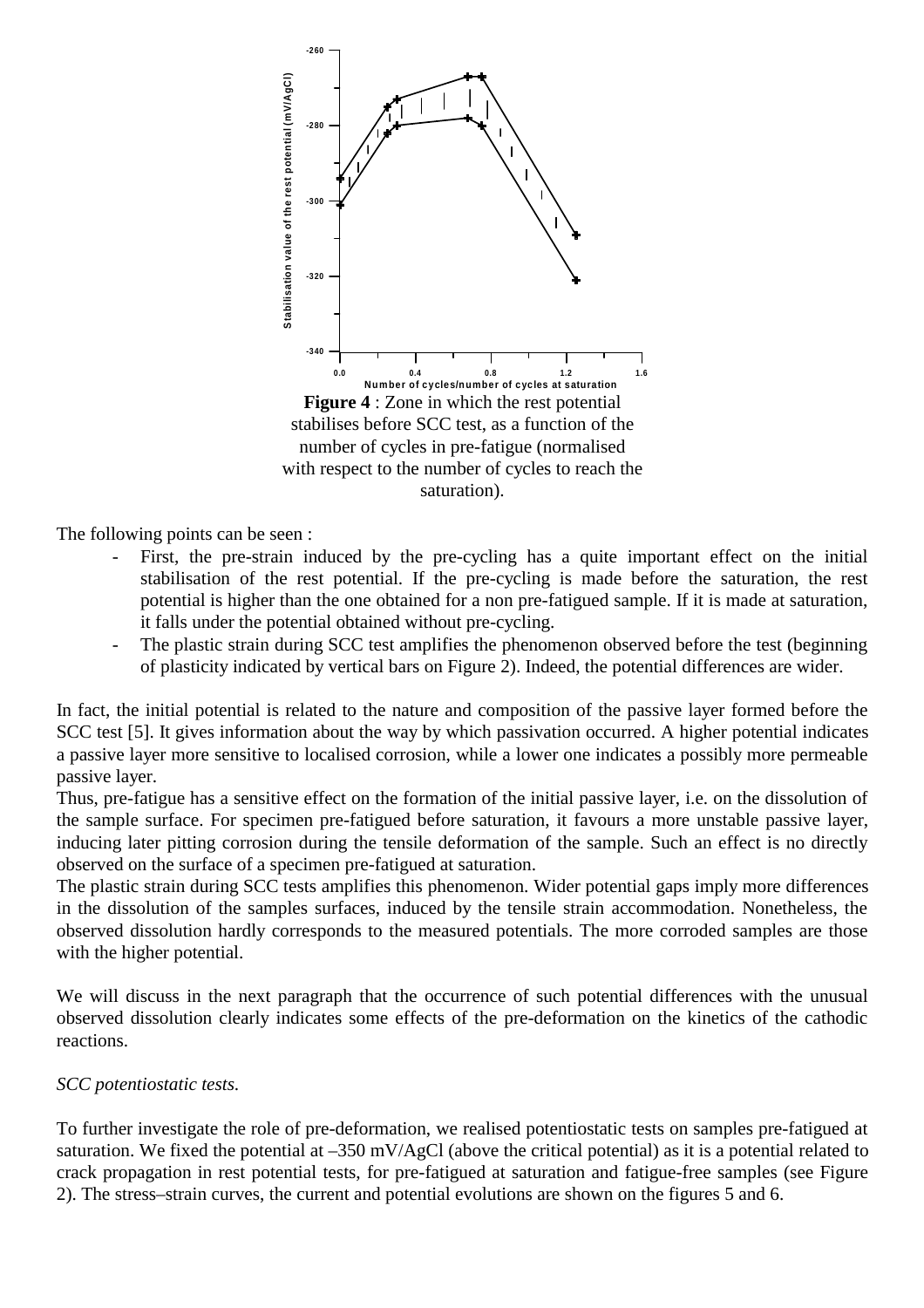



**Figure 5** : Stress-strain curves of SCC tests of samples-pre-strained at saturation (potential fixed at  $-350$  mV/AgCl) ; comparison to a pre-strain free sample.

**Figure 6** : Comparison of the evolutions of the free rest potential to the corrosion current when the potential is fixed.

Many elements can be noticed :

- Fixing the potential still induces an increase in strain to failure and the first visible cracks still appear around 10 % of elongation, when the potential is fixed. The higher strain to failure (in case of fixed potential, in comparison with the same samples at rest potential) may be explained by the multi-cracking of the samples, in this case.
- At fixed potential, the corrosion current evolves similarly to the rest potential, with a change in intensity level (one decade of intensity) appearing only at about 10 % of elongation. And it has been proved elsewhere [7] that this elongation corresponds to a change in the strain accommodation, as we shall see later.
- For potentiostatic tests, the corrosion current, at the end of the test increases, which is linked to the rapid growth of cracks in the bulk material. Just before this increase, the current appears to have some chaotic characteristics. This topic is under further study.

The plastic strain accommodation is the key parameter for the electrochemical responses of the material.

The beneficial effect of pre-fatigue at saturation is essentially due to the corresponding modification of the electrochemical reactions kinetics on the surface of the sample. This effect is governed by the plastic strain accommodation (discussed later) during the SSRT test, which will further influence the kinetics (levels of potentials) and enable or not localised dissolution and crack initiation.

## **DISCUSSION**

## *Crack Initiation Delay*

The results of figures 1 and 2 show an interesting correlation between the corrosion potentials and the appearance of the first visible cracks. Moreover, rest potentials vary widely according to pre-cycling. Such variations are clearly related to surface fatigue-induced strain, according to the pre-cycling conditions.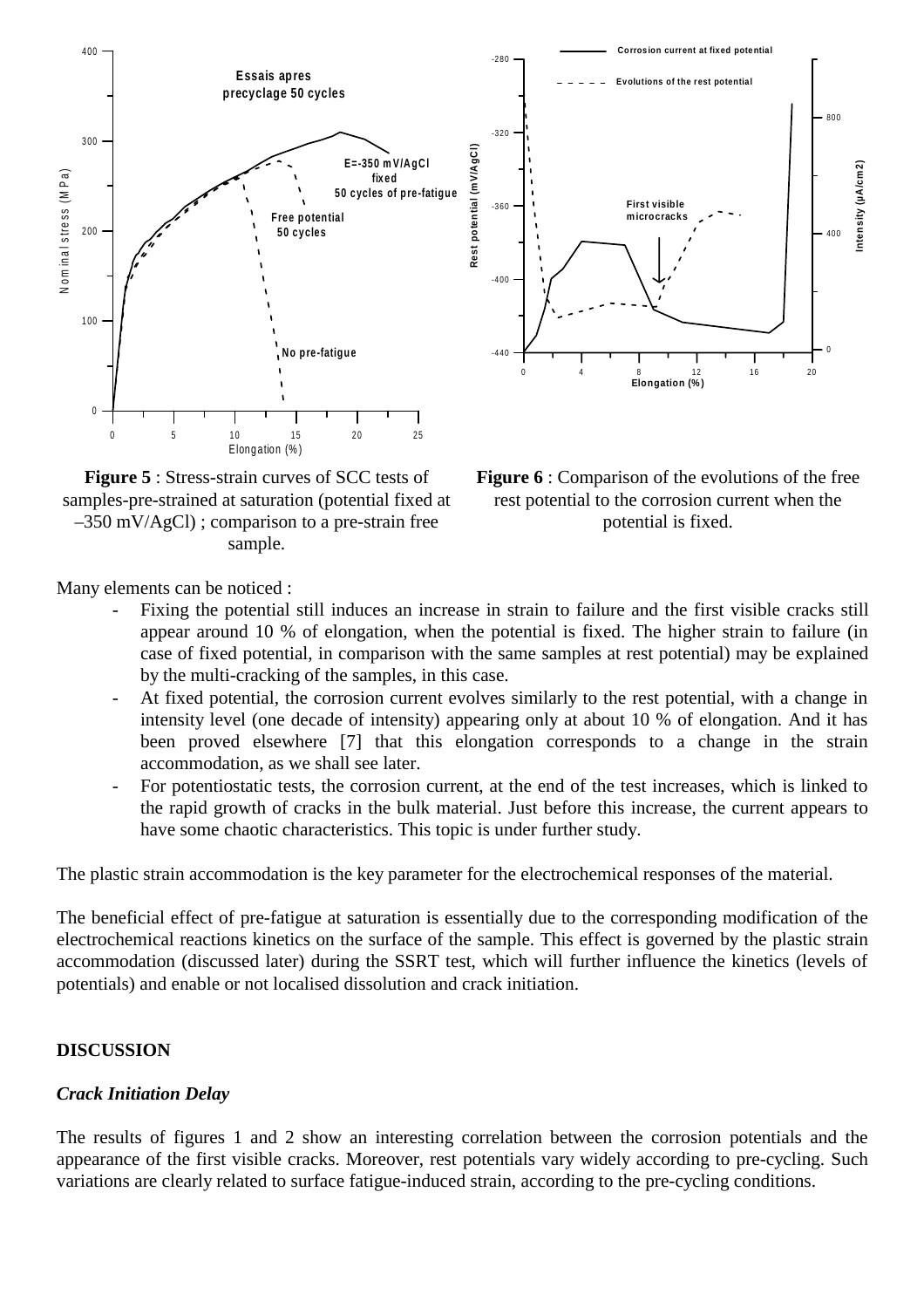Cracks initiate by a strain-induced local breakdown of the passive layer for  $316L$  in  $117^{\circ}C$  MgCl<sub>2</sub> at free potential. This leads to localised dissolution in the slip bands. Thus, the morphology and the repartition of such bands are important parameters to consider.

Pre-fatigue has in fact two interesting characteristics with respect to this point :

(i) It promotes fine parallel slip bands and favours single-glide [3].

(ii) The distance between slip bands decreases with an increasing number of cycles. For 316L, at a plastic strain amplitude per cycle of  $10^{-3}$ , the distance is 15 µm after 10 cycles and about 1 µm after 50 cycles (i.e. at saturation).

During SCC tests, two different aspects must then be considered :

(i) The distance between slip bands is a relevant parameter concerning the reaction kinetics, by means of an anodic/cathodic surface ratio.

(ii) The only stable slip bands are the ones obtained at saturation. This means that specimens pre-cycled at 50 cycles will be able to accommodate the tensile plastic strain with their pre-fatigue slip bands up to 10 % of elongation [7], during SSRT tests, while those pre-fatigued before saturation will not be able to keep their fatigue slip bands. Thus, single glide is longer favoured for specimen pre-fatigued at saturation. SCC crack initiation mainly occurs in slip bands and at slip bands crossing. The crossing occurrence will be delayed for specimens pre-cycled at saturation, not for others.

Saturation is necessary to delay crack initiation, but it is also necessary to have a fine slip distribution promoted by fatigue at saturation. This fine distribution plays a role on the kinetics of the electrochemical reactions. They decrease the dissolution kinetics leading to crack initiation. Two points account for this hypothesis :

- (i) When there are a few slip bands (10 and 30 cycles of pre-fatigue), the rest potential increases (-320 mV instead of –355). Moreover, the corrosion of the samples surfaces is very pronounced.
- (ii) Once the saturation is reached, the slip bands are numerous, parallel and finely located. The dissolution of the surface is poorly pronounced and the potential is lower (-425 mV instead of –355).

Thus, knowing that a lower rest potential corresponds to the production of electrons, one can say that the pre-cycling influences the kinetics of the cathodic reaction. The use of the Evans diagrams (figure 8) shows that pre-cycling before saturation increasing the dissolution rate with a higher potential is possible only if the cathodic reaction kinetics are increased (passage from the lower K curve to the higher one). And, for a precycling at saturation, a lower potential with a lower dissolution rate clearly indicates that the cathodic reaction is "inhibited" (passage from the higher K curve to the lower one).



K : cathodic curve. A : anodic curve.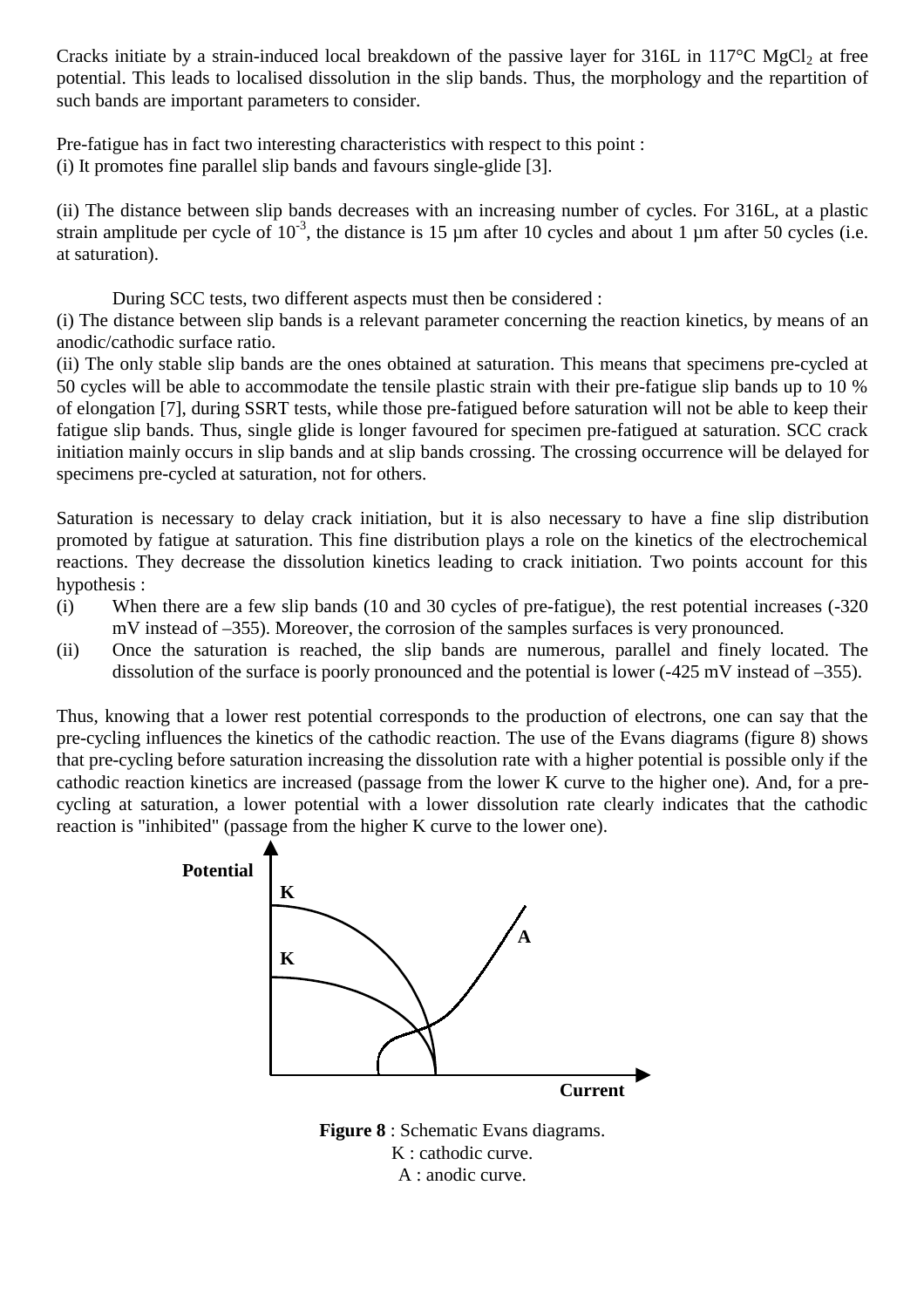Pre-cycling at saturation is then twice necessary to delay the crack initiation. The first point is that, since the surface strain state induced by the pre-fatigue at saturation inhibits the cathodic reaction, it lowers the rest potential under the critical one and disables the crack initiation. The second point is that the dislocation structure being a low-energy one, it will remain unchanged for a long time during the SSRT SCC test. Consequently, the surface state disabling the crack initiation will remain for a long time and crack initiation will be delayed.

The inhibition of the cathodic reaction might be explained by the adsorbtion of protons on the slip bands. Indeed, at a low potential, no dissolution is observed. This implies that electrons are produced and not used in the cathodic reaction. It may result from a coupling effect between the acceleration of the cathodic reaction (for a low number of cycles) and the very fine location of the slip bands at saturation. These bands being more energetic than unstrained metal, they would make the adsorbtion of protons easier (which would account for the higher potential and dissolution, for 10 and 30 cycles). Then, when the distance between these bands decreases, the adsorbtion of protons would be more difficult and the cathodic reaction is then inhibited. Indeed, if less protons adsorb on the surface, less electrons are consumed. The cathodic reaction kinetics would then be decreased by a slower production of hydrogen (slower consuming of electrons). As a result, this will decrease the dissolution kinetics leading to the crack initiation.

#### *Crack Growth Velocity Decrease.*

Pre-fatigue at saturation has also a beneficial effect on crack propagation. This can be understood with the help of the Corrosion Enhanced Plasticity Model (CEPM) [3].

It is based on the fact that dissolution-plasticity interactions at the crack tip generates hydrogen and vacancies which locally enhance the dislocation mobility [8]. Thus two different zones can be observed :

- The very near crack tip zone is softened by the enhanced plasticity in the diffusion distance of hydrogen and vacancies.

- Ahead of this zone, a second one corresponds to the tensile plasticity hardened zone during SSRT tests. A kind of mobile obstacle is formed at the interface between the two zones, corresponding to the diffusion front. Dislocations can pile-up at this obstacle where local  $k_{1c}$  [9] can be reached because of stress concentration and hydrogen segregation in the pile-up.

Considering this model, one can understand that the dislocation structure of the bulk play an important role on the resistance of the obstacle to pile-up. If a low energy dislocation structure like in fatigue at saturation is established, the resistance of the obstacle decreases and crack propagation rate decreases too. But if the saturation is not reached during pre-cycling, Lomer locks can form easily which promotes crack propagation because of the formation of strong obstacles.

Looking at Figure 1, one can see that crack propagation occurs at stress levels much higher for pre-fatigued specimen. Calculations of crack propagation conditions were performed elsewhere [9]. They show that the importance of the applied stress on crack velocity is such that the elongation after crack initiation would be much less than that observed on Figure 1 when the applied stress is changed from 150 MPa (non prestrained samples) to 250 MPa (pre-fatigued samples). Moreover, 250 MPa corresponds to rapid bulk propagation on non-pre-strained specimens.

According to that effect, one can consider that crack propagation is also decreased by fatigue prestraining. Such results must be confirmed by SCC tests at applied stress level on CT specimens, with and without pre-straining.

## **CONCLUSIONS**

Through this study we propose a process to delay the SCC damage for a classical environment/material couple, the 316L austenitic stainless steel in a boiling chloride solution. This method consists in prestraining the material by low cycle fatigue, under plastic strain control, until the saturation of the flow stress.